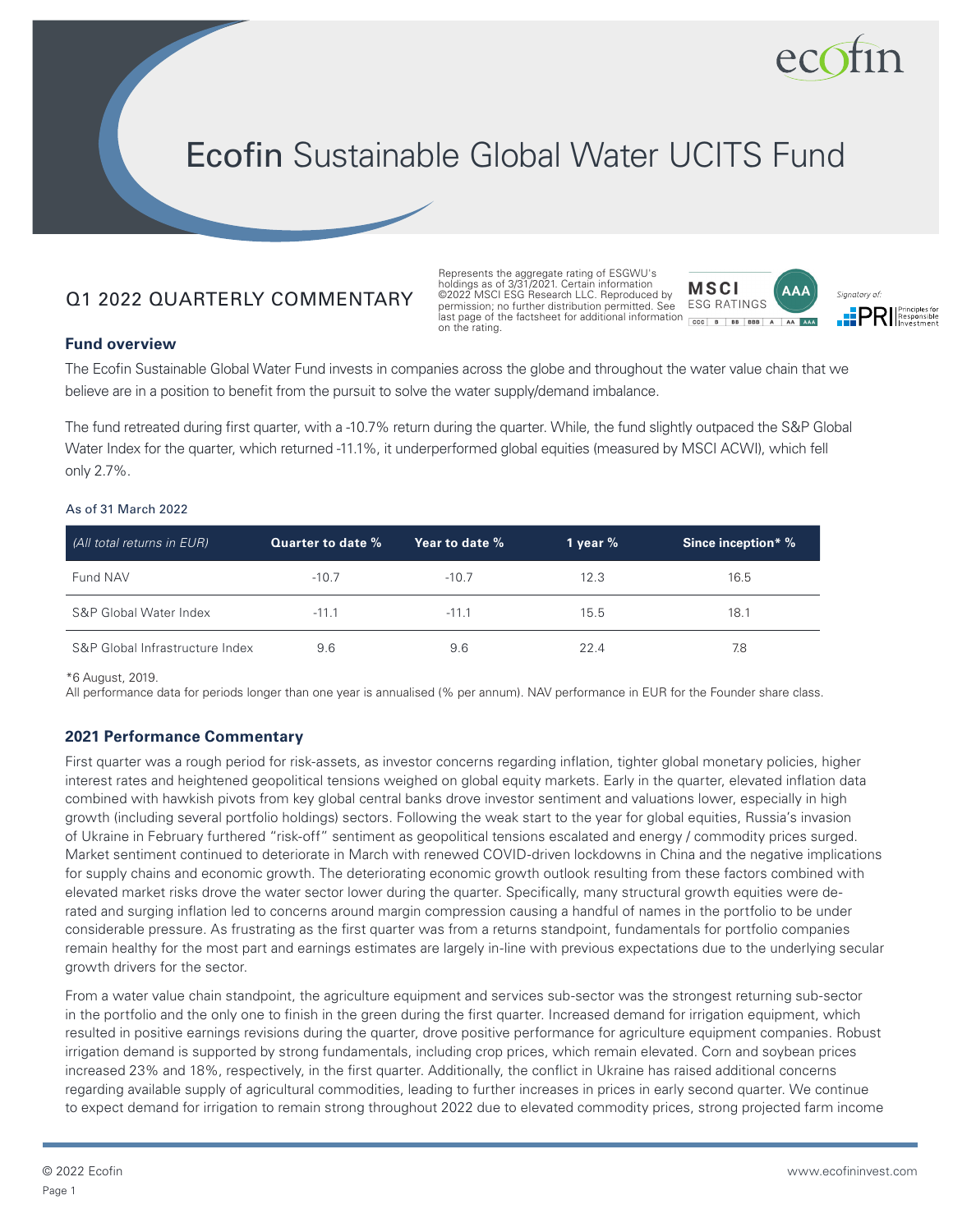

and increasing international activity as food security trends become a focus given the Ukraine disruptions and its importance to global wheat production.

The engineering & construction (E&C) sub-sector held in well during the quarter as robust backlogs and the prospect of increased spending later in the year supported the equities. Additionally, E&Cs are largely shielded from growing wage inflation due to contractual protections with customers, which supports margin outlooks in the back half of 2022. We continue to expect E&Cs with exposure to the U.S. to benefit from the Infrastructure Investment and Jobs Act (IIJA) later this year and into 2023. Continued focus on water quality and specifically per- and polyfluoroalkyl substances (PFAS) contamination supported the subsector as the Environmental Protection Agency (EPA) gets closer to formally regulating the harmful chemicals. Several of our portfolio companies have proprietary technologies to treat PFAS, which is expected to be a rapidly growing opportunity over the coming years.

After digesting significant interest rate moves early in the year causing underperformance, the utility sector bounced back strongly as market risks increased throughout the quarter. In our view, utilities benefitted from a "flight to safety" in the latter half of the quarter as investors began to price in a lower economic growth outlook and a flattening yield curve. From a fundamental standpoint, utilities continue to exhibit strong growth profiles underpinned by regulated capital expenditure programs that we believe will remain robust over the long-run supporting the equities. In the near-term, we expect utilities to perform relatively well as their attractive and defensive growth profiles provide support in the current environment.

The pump, pipes and valves and filtration, treatment and test sub-sectors were the largest drags on the portfolio performance during the quarter. From an equity market perspective, the move higher in real interest rates and increased risks resulted in a rotation out of secular growth companies in the quarter, which weighed on a number of securities in the portfolio. The significant de-rating in those names, despite generally constructive earnings outlooks, caused large drawdowns in a handful of companies. Furthermore, in the latter half of the quarter, as commodity prices surged and uncertainty around the economic growth outlook increased, concerns regarding top line growth and margins weighed on the equities. Over the medium-to-long term, we continue to expect above market growth for many companies in the two sub-sectors as secular tailwinds remain strong. However, in the near-term, the equities will have to get through this period of uncertainty to be rewarded for that growth outlook.

In summary, global water equities took a breather during the first quarter as a multitude of risk factors (inflation, monetary policy, interest rates and geopolitical tensions) weighed on risk-assets throughout the quarter. The drawdown in the sector was purely a de-rating from a multiple perspective, as the weighted average earnings outlook for the portfolio remains essentially unchanged from the end of 2021. Our current expectation is for the portfolio's earnings to grow low-double digits in 2022.

# **Sustainability spotlight**

We are pleased to announce we will release our inaugural Sustainability and Impact report for Ecofin's Water and Environment platform in the second quarter. The report will be posted to our website in the coming months.

# **Market outlook**

We remain confident the secular tailwinds in the water sector will continue to provide momentum for strong risk-adjusted equity performance over the medium-to-long term. Many of those tailwinds, including increased infrastructure spending and technology adoption and corporate sustainability initiatives, are in the very early innings of playing out, which furthers our confidence in the sector. We do acknowledge, the near-term set-up from an equity standpoint will likely remain volatile as global central banks attempt to dampen inflation and geopolitical tensions remain high, both of which have negative implications for global economic growth.

However, we remain focused on positioning the portfolio in companies with exposure to end-markets with healthy momentum that we believe will execute through continued supply chain and commodity inflation headwinds and provide relatively strong earnings growth. In our view, companies that can exhibit top and bottom line growth over the next 12 – 18 months will be rewarded in equity markets as "growth" becomes more scarce in this economic environment. Additionally, we believe water utilities with strong growth profiles in constructive regulatory jurisdictions will perform relatively well the remainder of 2022 and into 2023, and have adjusted the portfolio accordingly. Lastly, we do see potential for project activity in the U.S. to begin to pick up later in the year as funding from the Infrastructure Investment and Jobs Act (IIJA) is released and projects move into the execution phase. This will support many companies in the portfolio from E&C firms helping with design and implementation to pumps, pipes & valves companies supplying key materials for those projects.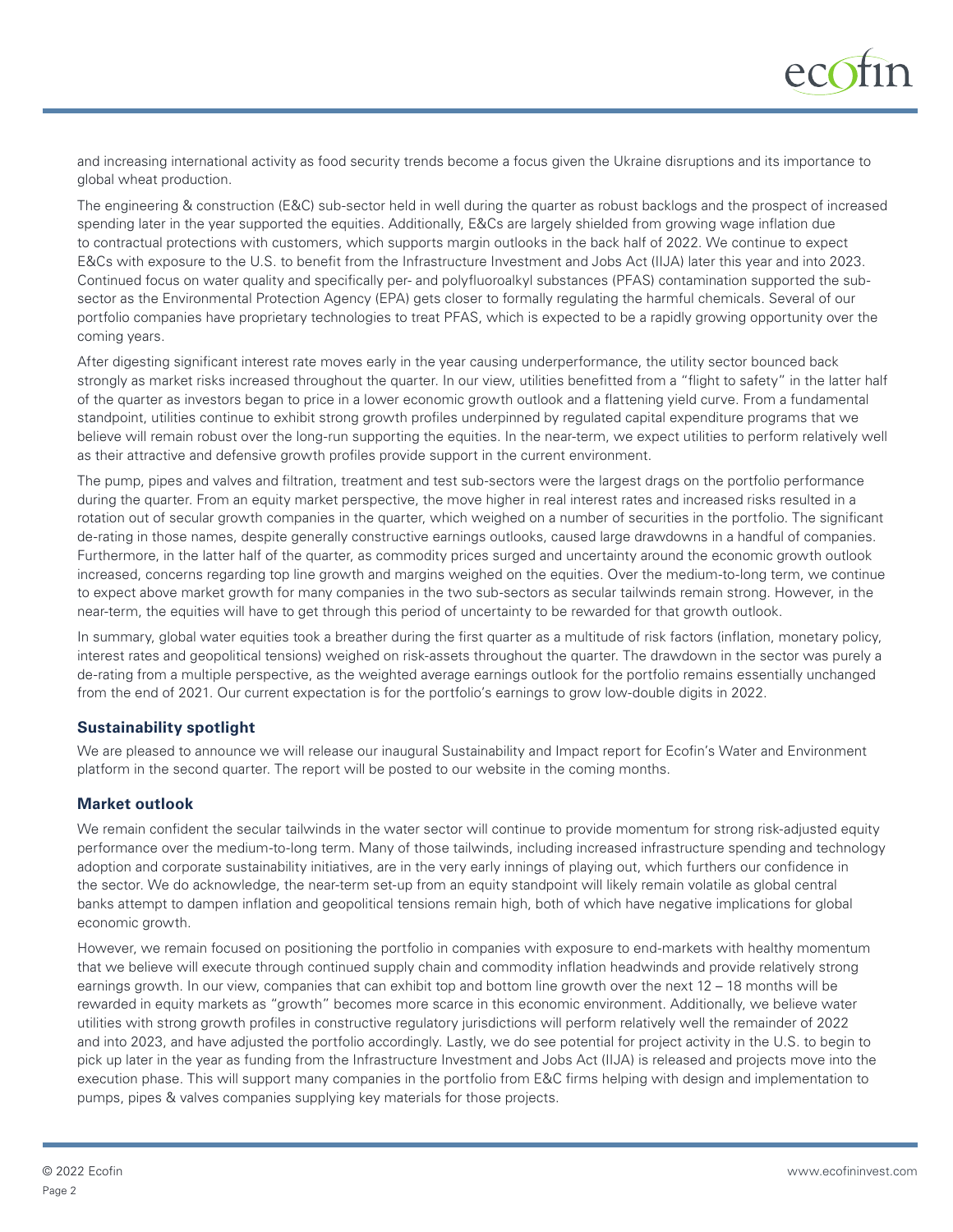

### **Portfolio exposure (% of NAV)**

As of 31 March 2022



### **Key quarterly performance drivers**

- Agriculture equipment and services was the lone sub-sector to drive positive contribution during the quarter
- Utilities and E&C held in relatively better but still were negative contributors
- Pipes, pumps & valves and filtration, treatment & test were the largest drags on performance

| <b>Top five contributors</b> | <b>Sector</b>                       | <b>Bottom five contributors</b>     | <b>Sector</b>                  |
|------------------------------|-------------------------------------|-------------------------------------|--------------------------------|
| Aris Water Solution Inc.     | Pipes, pumps & valves               | Xvlem Inc.                          | Pipes, pumps & valves          |
| Zurn Water Solutions Corp    | Pipes, pumps & valves               | Pentair Inc.                        | Filtration, treatment and test |
| Lindsay Corporation          | Agriculture equipment &<br>services | American Water Works<br>Company Inc | Water utility                  |
| Aecom                        | Engineering & construction          | Ecolab Inc.                         | Filtration, treatment and test |
| Siw Corp                     | Water utility                       | Kurita Water Industries Ltd         | Filtration, treatment and test |